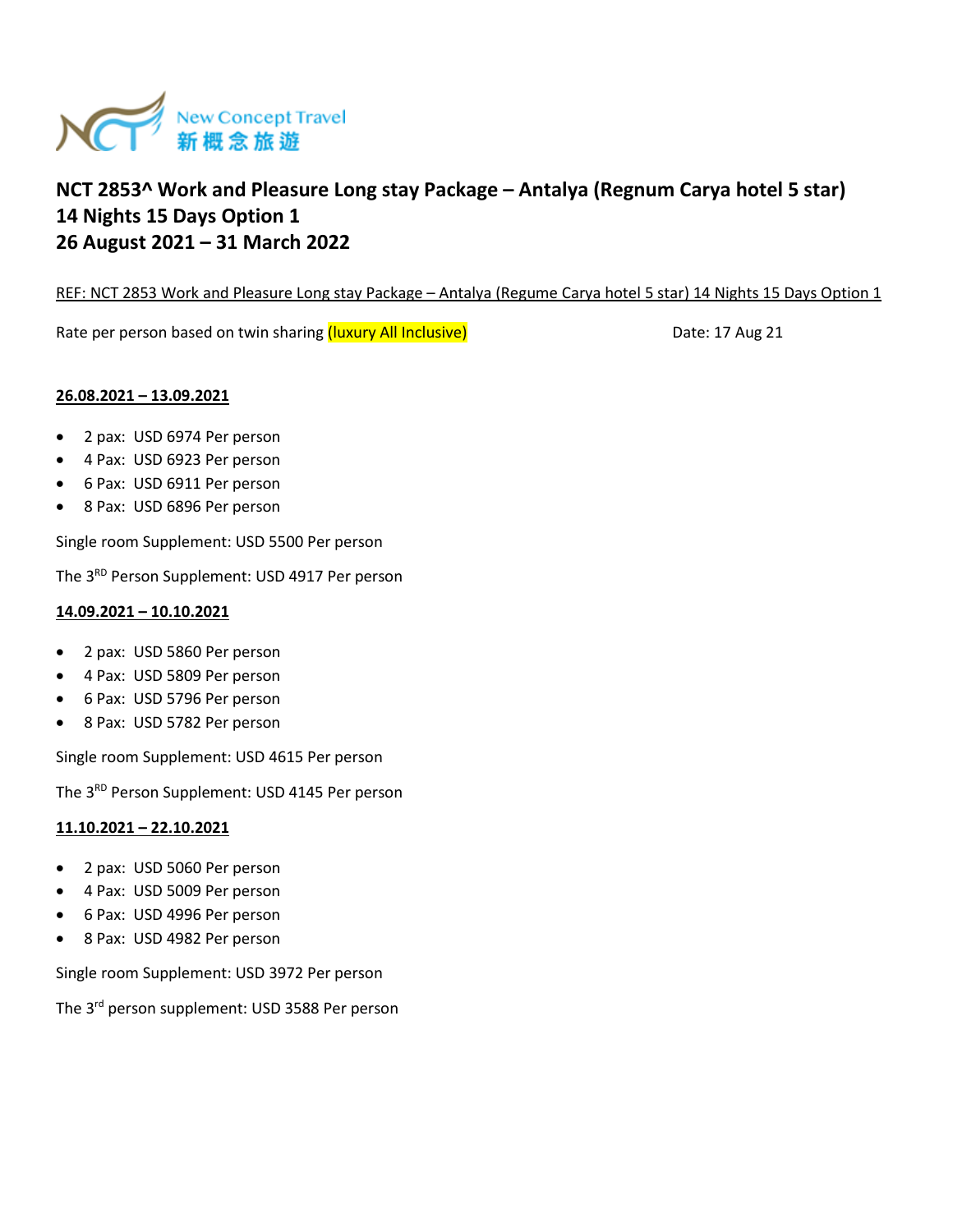

## **23.10.2021 – 31.10.2021**

- 2 pax: USD 3845 Per person
- 4 Pax: USD 3794 Per person
- 6 Pax: USD 3782 Per person
- 8 Pax: USD 3768 Per person

Single room Supplement: USD 2186 Per person

The 3<sup>RD</sup> per person Supplement: USD 2873 per person

## **01.11.2021 – 07.11.2021**

- 2 pax: USD 3945 Per person
- 4 Pax: USD 3894 Per person
- 6 Pax: USD 3882 Per person
- 8 Pax: USD 3868 Per person

Single room Supplement: USD 2086 Per person

The 3<sup>RD</sup> per person Supplement: USD 2874 per person

#### **08.11.2021 – 21.11.2021**

- 2 pax: USD 3645 Per person
- 4 Pax: USD 3594 Per person
- 6 Pax: USD 3582 Per person
- 8 Pax: USD 3568 Per person

Single room Supplement: USD 1786 Per person

The 3<sup>RD</sup> per person Supplement: USD 2588 per person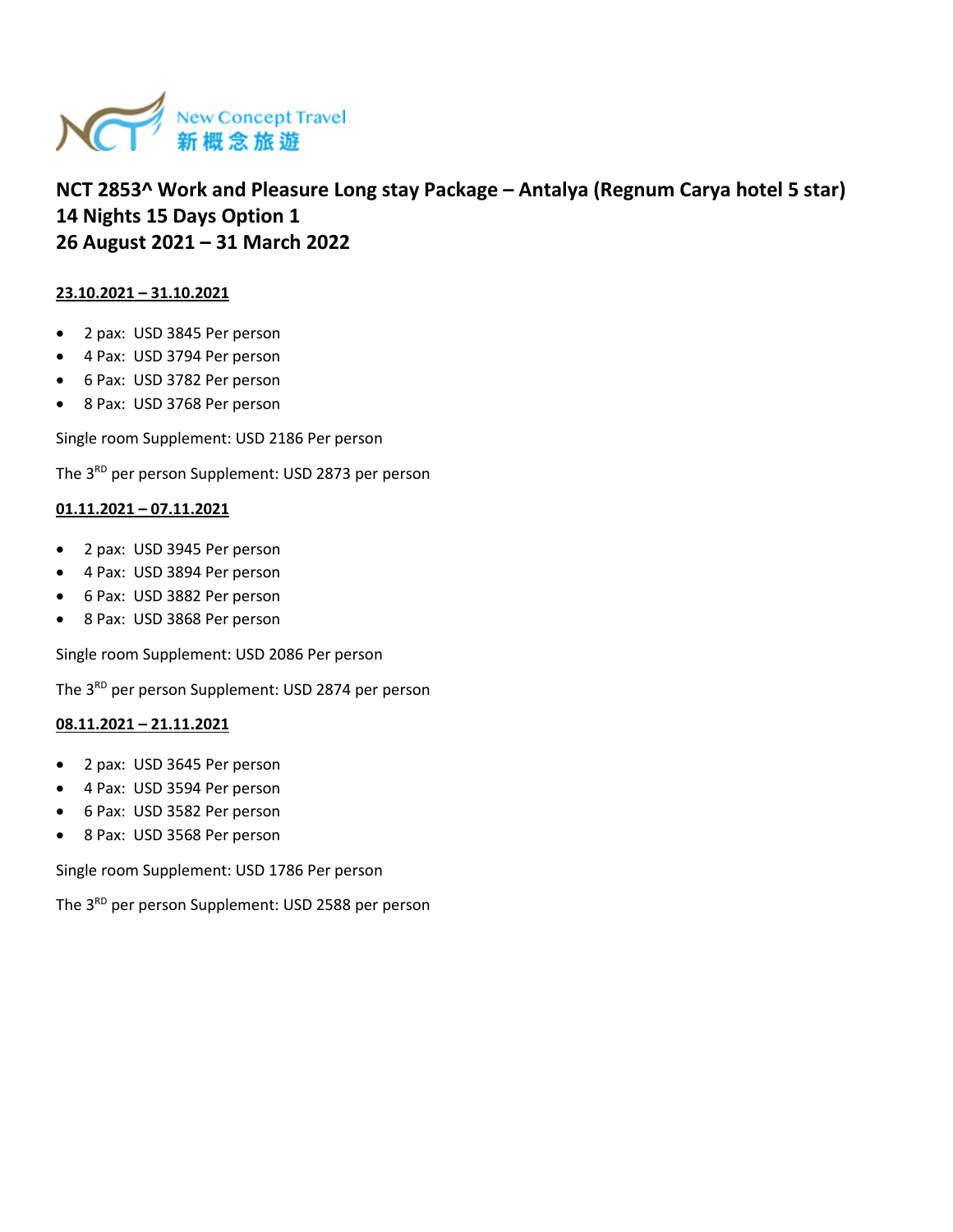

## **22.11.2021-12.12.2021**

- 2 pax: USD 3345Per person
- 4 Pax: USD 3294 Per person
- 6 Pax: USD 3282 Per person
- 8 Pax: USD 3268 Per person

Single room Supplement: USD 1629 Per person

The 3<sup>RD</sup> per person Supplement: USD 2374 Per person

#### **13.12.2021-23.12.2021**

- 2 pax: USD 2931 Per person
- 4 Pax: USD 2880 Per person
- 6 Pax: USD 2868 Per person
- 8 Pax: USD 2854 Per person

Single room Supplement: USD 858 Per person

The 3<sup>RD</sup> per person Supplement: USD 2088 Per person

## **24.12.2021 – 02.01.2022**

- 2 pax: USD 4145 Per person
- 4 Pax: USD 4094 Per person
- 6 Pax: USD 4082 Per person
- 8 Pax: USD 4068 Per person

Single room Supplement: USD 2029 Per person

The 3<sup>RD</sup> per person Supplement: USD 2931 Per Person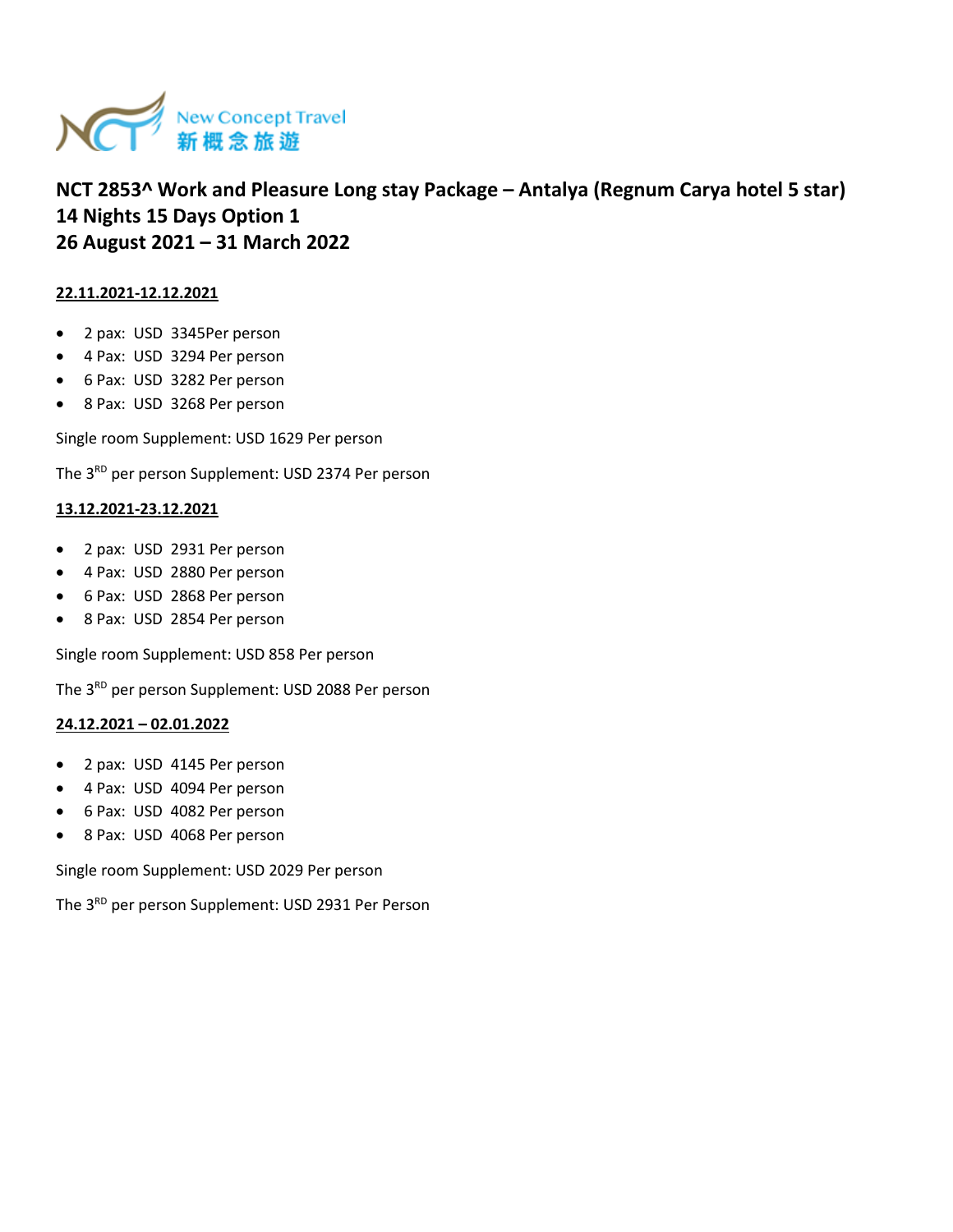

## **03.01.2022 – 28.02.2022**

- 2 pax: USD 3131 Per person
- 4 Pax: USD 3080 Per person
- 6 Pax: USD 3068 Per person
- 8 Pax: USD 3054 Per person

Single room Supplement: USD 915 Per person

The 3<sup>RD</sup> per person Supplement: USD 2231 Per person

#### **01.03.2022 – 13.03.2022**

- 2 pax: USD 3445 Per person
- 4 Pax: USD 3394 Per person
- 6 Pax: USD 3382 Per person
- 8 Pax: USD 3368 Per person

Single room Supplement: USD 1686 Per person

The 3<sup>RD</sup> per person Supplement: USD 2445 Per person

#### **14.03.2022 – 31.03.2022**

- 2 pax: USD 3845 Per person
- 4 Pax: USD 3794 Per person
- 6 Pax: USD 3782 Per person
- 8 Pax: USD 3768 Per person

Single room Supplement: USD 1886 Per person

The 3<sup>RD</sup> per person Supplement: USD 2731 Per person

#### **Included**

- 14 Nights' Accommodation Regnum Carya Hotel Jade Room Land view (5 star) with All inclusive
- Day 01: Car transfer from airport hotel
- Day 15: Car transfer from hotel airport